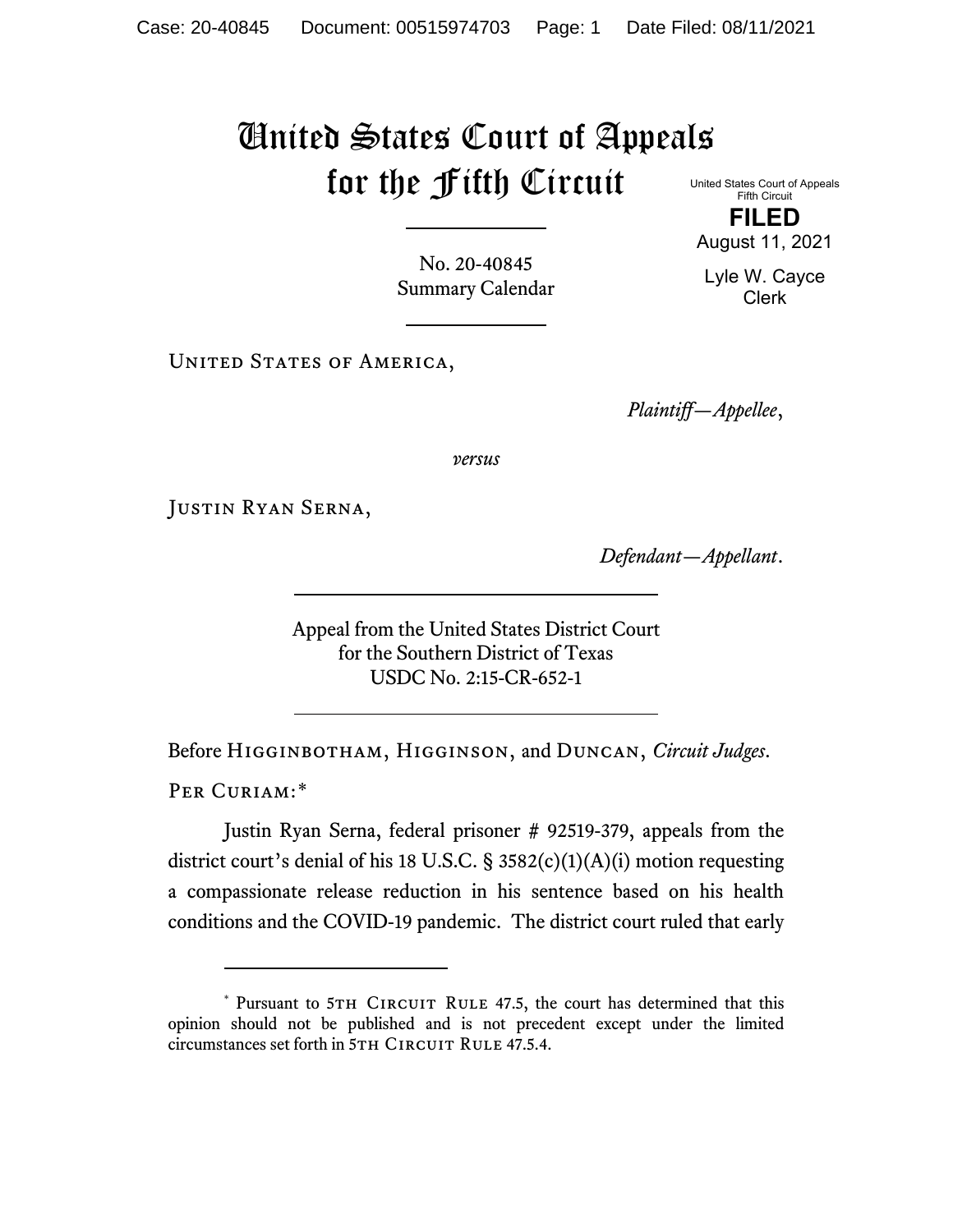## No. 20-40845

release was not appropriate in light of the 18 U.S.C. § 3553(a) factors. Before this court, Serna maintains that the district court failed to consider and give adequate weight to factors in favor of release. Specifically, he contends that the district court should have given weight to his request for home incarceration for all or part of his 10-year supervised release term, which would limit the danger he would pose to the community. In addition, he asserts that the court should have taken into account of his post-sentencing rehabilitation efforts and a finding by the Bureau of Prisons that he was unlikely to recidivate.

We review the district court's decision to deny a prisoner's motion for compassionate release for an abuse of discretion. *United States v. Chambliss*, 948 F.3d 691, 693 (5th Cir. 2020). Because Serna filed the motion for compassionate release, the district court's decision is "bound only by § 3582(c)(1)(A)(i) and . . . the sentencing factors in § 3553(a)." *United States v. Shkambi*, 993 F.3d 388, 393 (5th Cir. 2021). Here, the district court considered the nature of Serna's offense and concluded that early release would not reflect the seriousness of the underlying crime, promote respect for the law, provide just punishment or deterrence, or protect the public.

The record reflects that the district court knew and understood Serna's arguments in favor of his request for a reduction. *See United States v. Robinson*, 980 F.3d 454, 465 (5th Cir. 2020). Serna's suggestion that the district court did not correctly and adequately weigh the factors that could favor a modification amounts to a disagreement with the court's balancing of the sentencing factors, but a "sentencing judge is in a superior position to find facts and judge their import under § 3553 in the individual case," and we therefore afford deference to the district court's consideration of the § 3553(a) factors. *Chambliss*, 948 F.3d at 693 (quoting *Gall v. United States*, 552 U.S. 38, 51 (2007)). Serna's displeasure with the district court's balancing of the factors that he believes support his request for a reduction